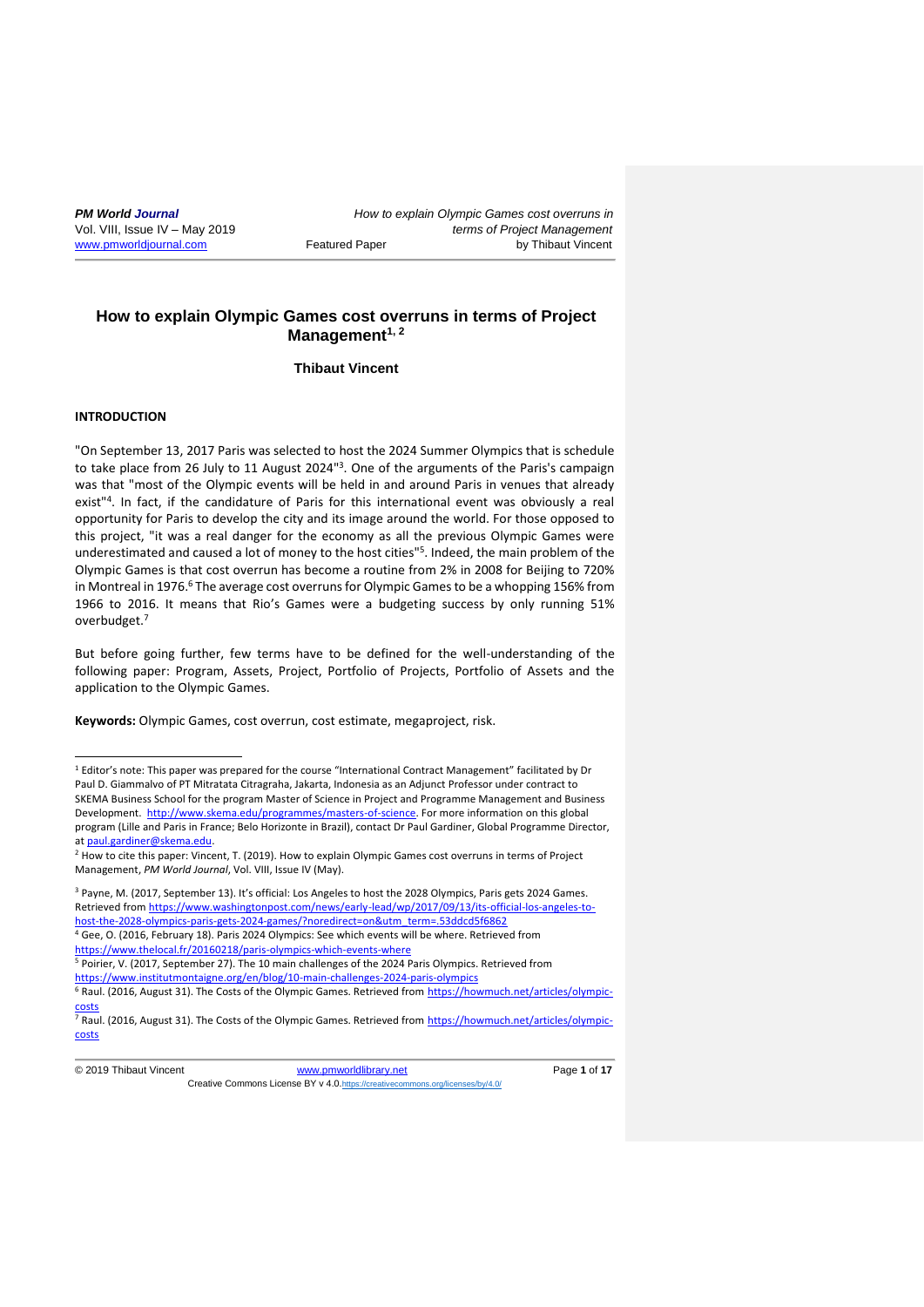|         | Definition                                                                                                                                                                                                                                                                                                                                                                                                                                                                                                                                                                                                                                                                                          | Application for Olympic Games                                                                                                                                                                                                                                                                                                                                                                                                                                                                                                                                          |
|---------|-----------------------------------------------------------------------------------------------------------------------------------------------------------------------------------------------------------------------------------------------------------------------------------------------------------------------------------------------------------------------------------------------------------------------------------------------------------------------------------------------------------------------------------------------------------------------------------------------------------------------------------------------------------------------------------------------------|------------------------------------------------------------------------------------------------------------------------------------------------------------------------------------------------------------------------------------------------------------------------------------------------------------------------------------------------------------------------------------------------------------------------------------------------------------------------------------------------------------------------------------------------------------------------|
| Program | There are 4 types of program: strategic program,<br>operational program, multi-project program and mega<br>project program.<br>The general purpose of an <b>operational program</b> is to<br>deliver assets and benefits that are critical to the<br>sponsoring organizations day to day operations.<br>Strategic program delivers assets and benefits that are<br>directly linked to attaining the sponsoring organization's<br>future state.<br>Multi-project program achieves synergies from<br>project with common traits such as shared ressources,<br>similar clients or product technology.<br>Mega-project program delivers a specific asset to the<br>sponsoring organization.             | Here we can consider Olympic Games as<br>a program conducting by the International<br>Olympic Comitee. Each Olympic game is<br>a project aiming at the same goal (deliver<br>benefits).<br>Operational program: logistic<br>projects (ticketing).<br>Strategic program: building the<br>olympic and paralympic village<br>as a model of sustainable<br>developement in order to meet<br>the new resolution of IOC.<br>Multi-project program:<br>sponsorship/brand<br>communication projects.<br>Mega-project program: building<br>projects (stadium, olympic<br>pools) |
| Asset   | A tangible or intangible resource with economic value<br>that an individual, corporation or country owns or<br>controls with the expectation that it will provide future<br>benefit.                                                                                                                                                                                                                                                                                                                                                                                                                                                                                                                | Financial assets: money<br>(sponsors, government and IOC<br>contribution).<br>Human assets: IOC commitee,<br>athlets, employees, project team<br>member<br>Physical assets: the<br>infrastructures that already exist.<br>Knowledge assets: all<br>information and feebacks from<br>previous Olympic Games.<br>Intangible assets: copyrights of<br>the Olympics, reputation                                                                                                                                                                                            |
| Project | A project is defined to be "an investment that requires a<br>set of logically linked and coordinated activities<br>performed over a finite period of time in order to<br>accomplish a unique result in support of a desired<br>outcome". "A project may be simple or complexe. As an<br>investment each project requires a commitment of<br>financial resources, non-financial resources, or both.<br>Coordinated means that the work of the project is done<br>in an organized way to ensure effective an efficient use<br>of committed resources. The finite period of time may<br>be defined in advance as a constraint, determined by<br>planning. Unique means that the characteristics of the | Concerning Olympic Games, we can take<br>the example of the organization of the<br>opening ceremony. The project needs a<br>commitment of financial resources such<br>as sponsors. There is a final period of<br>time which is the date of the ceremony.<br>The results and outcomes of the ceremony<br>are different depending on the sponsor of<br>the event (a sport brande for instance) and<br>clearly defined in general terms at the<br>start of the project.                                                                                                   |

© 2019 Thibaut Vincent [www.pmworldlibrary.net](http://www.pmworldlibrary.net/) Page **2** of **17** Creative Commons License BY v 4.0. <https://creativecommons.org/licenses/by/4.0/>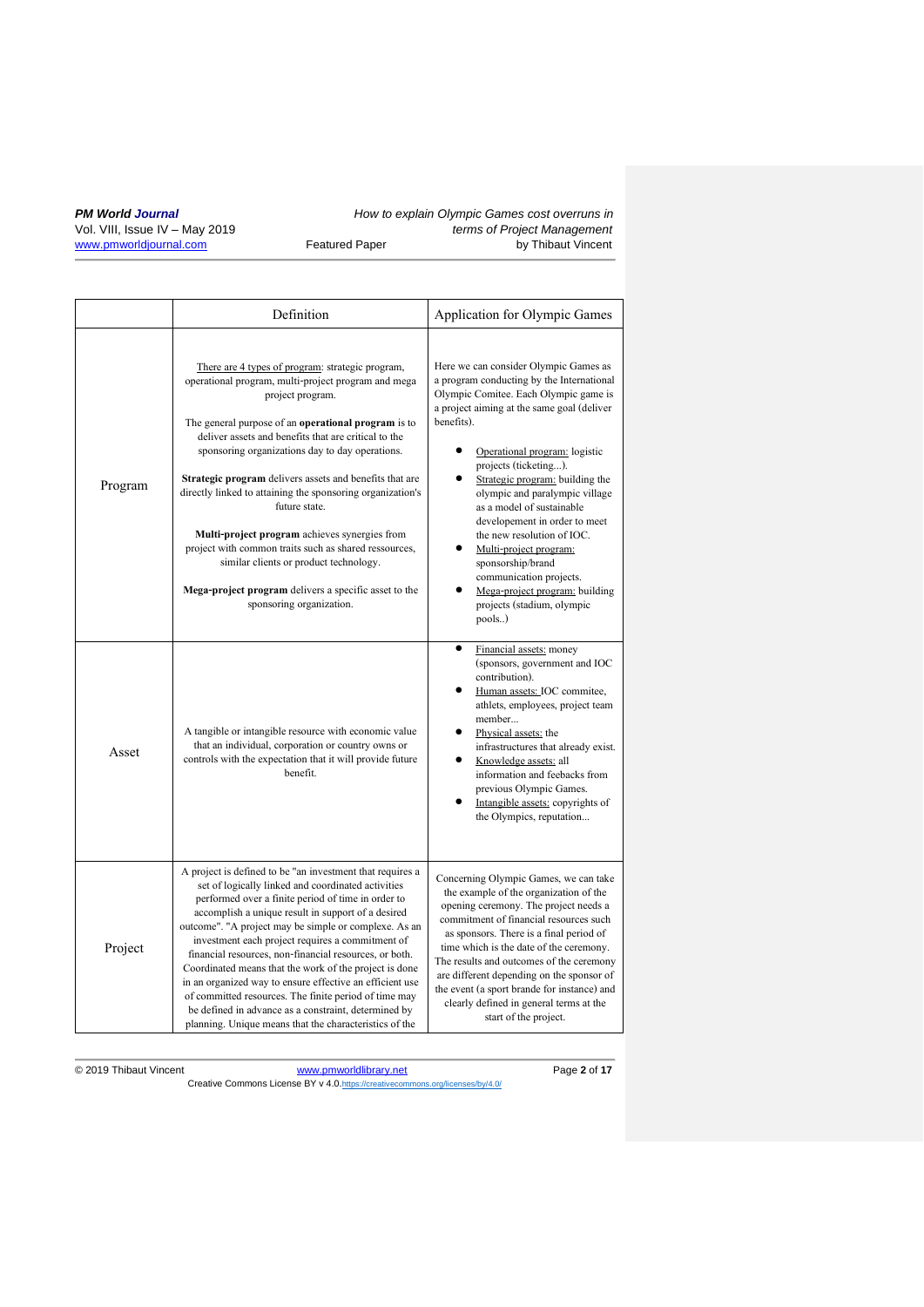|                          | result are different in some indentifiable way. The<br>disired outcome is expected to benefit the entity or<br>entities that have invested in the project. The activities,<br>the period of time, the result and the outcome are<br>typically described in general terms at the start of the<br>project, then in more detail as the project progresses." <sup>8</sup>                                                                     |                                                                                                                                                                                                                                                                           |
|--------------------------|-------------------------------------------------------------------------------------------------------------------------------------------------------------------------------------------------------------------------------------------------------------------------------------------------------------------------------------------------------------------------------------------------------------------------------------------|---------------------------------------------------------------------------------------------------------------------------------------------------------------------------------------------------------------------------------------------------------------------------|
| Portfolio of<br>Projects | A "portfolio of projects" is no different that any<br>investment portfolio, the objective being to minimize<br>the risk and maximize the return. Any organization, be<br>it Owner or Contractor has a portfolio of assets<br>(resources) available to dedicate to projects, with the<br>objective being to develop the best "mix" of projects<br>which will generate the most favourable return on those<br>assets.                       | Here the portfolio includes the event but<br>also the team member and employees<br>recruited, the supplier choosen,<br>infrastructures are selected That's why,<br>each city choosen to organize the olympic<br>games will have to manage some<br>portfolios of projects. |
| Portfolio of<br>assets   | The definition of portfolio of assets is the same as any<br>investment portfolio as expressed in the definition of<br>portfolio of project. Only, instead of regrouping<br>different projects, the portfolio of assets, as follow:<br>Human assets, Information assets, Financial assets,<br>Intangible assets.<br><b>Contact Contact Contact Contact Contact Contact Contact Contact Contact Contact Contact Contact Contact Contact</b> | The portfolio of assests is the mix of<br>assets that the project manager uses: the<br>money, the infrastructures, the<br>employees<br>$\alpha$                                                                                                                           |

Table 1: assets, program, project and portfolio definitions<sup>1</sup>

The budget estimate, formulated fairly early in the project's planning stage, is "most often based on analogous estimating, taking budget lessons learned from a similar project and applying them to the current project."<sup>10</sup>. According to this definition, it's difficult to understand cost overruns for such a kind of megaproject that has been occured every 4 years since 1896. However, going deeper on the complexity of Olympic project allows us to understand more where the problem is. Indeed, Olympic budgets are complex: "In addition to the costs of actually putting on the games, there are all those other factors—infrastructure and land prep, other construction costs, security. And the money to pay for all of that can come from a number of different places, which will surely differ depending on the country and its form of government."<sup>11</sup>

<sup>9</sup> Harris, P., Kriel, J., LeServe, M., Riaz, Y., Giammalvo, D. P. D., Illingworth, S., … Weaver, P. (n.d.). 01.1.2.1.05 In *Guild of project controls compendium and reference (car)*. Retrieved from

<sup>10</sup> Phillips, J. (n.d.). Project Cost Management. Retrieved from [https://www.projectsmart.co.uk/project-cost](https://www.projectsmart.co.uk/project-cost-management.php)[management.php](https://www.projectsmart.co.uk/project-cost-management.php)

<sup>11</sup> Vaccaro, A. (2015, February 12). How London's Olympics Went Way Over Budget. Retrieved from <https://www.boston.com/news/business/2015/02/12/how-londons-olympics-went-way-over-budget>

1

#### © 2019 Thibaut Vincent [www.pmworldlibrary.net](http://www.pmworldlibrary.net/) Page **3** of **17** Creative Commons License BY v 4.0. https://creative

<sup>8</sup> Milsom, P. (2018, April 20). So... What is a Project? Retrieved from

<http://www.blog.greenprojectmanagement.org/index.php/2018/04/20/what-is-a-project/>

[http://www.planningplanet.com/guild/gpccar/introduction-to-managing-project-](http://www.planningplanet.com/guild/gpccar/introduction-to-managing-project-controls?fbclid=IwAR28qfz7FcD6qA60EI1dtZs03w9m7QRPXKd5q1b1dTVNm98qRvAE-0tf0HA)

[controls?fbclid=IwAR28qfz7FcD6qA60EI1dtZs03w9m7QRPXKd5q1b1dTVNm98qRvAE-0tf0HA](http://www.planningplanet.com/guild/gpccar/introduction-to-managing-project-controls?fbclid=IwAR28qfz7FcD6qA60EI1dtZs03w9m7QRPXKd5q1b1dTVNm98qRvAE-0tf0HA)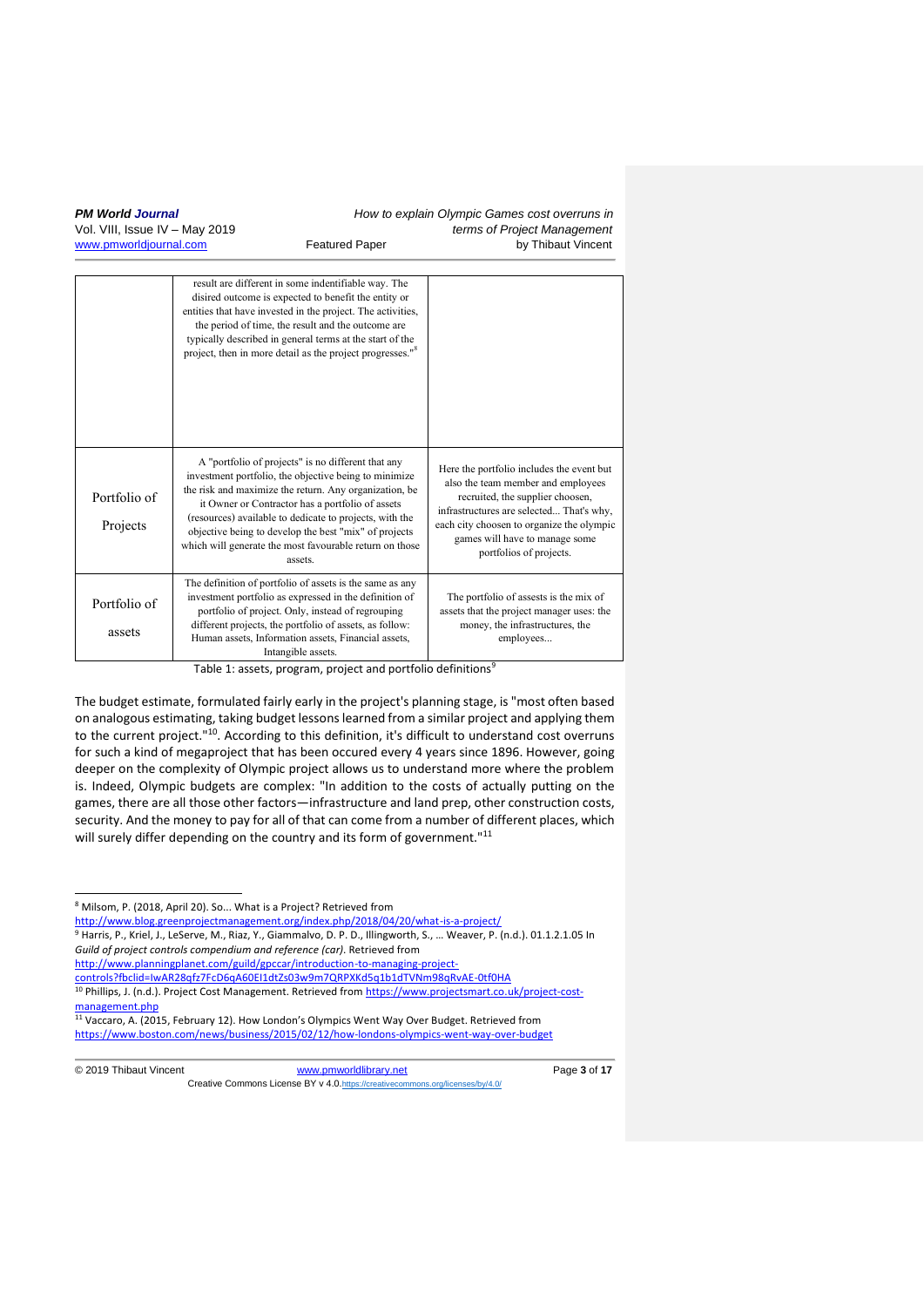The following Fishbone diagram presents the possible causes to the Olympic Game cost overruns:



# Figure 4's Fishbone diagram<sup>12</sup>

In order to fix the problem of cost overruns, "the International Olympic Committee (IOC) introduced Olympic Agenda 2020 in 2014"<sup>13</sup>. "The 40 recommendations are like pieces of a jigsaw puzzle that, when you put together, form a picture that shows the IOC safeguarding the uniqueness of the Olympic Games and strengthening sport in society" (IOC, 2014)<sup>14</sup>. The reforms follow a year of discussion and consultation with all stakeholders of the Olympic Movement. This document is a strategic roadmap which contains 40 recommendations such as reduce the cost of bidding on the Games and maximize the use of existing facilities so as to enhance the sustainability aspect of the Games while reducing infrastructural expenses.

As a consequence, we understand that cost overruns for Olympics Games are a great challenge for host cities, inevitable and can be explained by many factors. Then a question arises: Why the initial budget cannot be respected, what are the main project management causes of this project failure?

<sup>12</sup> By Author

1

<sup>13</sup> Duffy, A. (2015, March 23). The Olympic Agenda 2020: A Global Reset for Sport, Sustainability and Legacies. Retrieved fro[m https://www.huffingtonpost.com/ann-duffy/welcome-to-2015-the-year-\\_b\\_6512992.html](https://www.huffingtonpost.com/ann-duffy/welcome-to-2015-the-year-_b_6512992.html) <sup>14</sup> IOC. (2017, September 7). Olympic Charter & other Official IOC Documents | Downloads. Retrieved from <https://www.olympic.org/documents/olympic-agenda-2020>

© 2019 Thibaut Vincent [www.pmworldlibrary.net](http://www.pmworldlibrary.net/) Page **4** of **17** Creative Commons License BY v 4.0. https://creative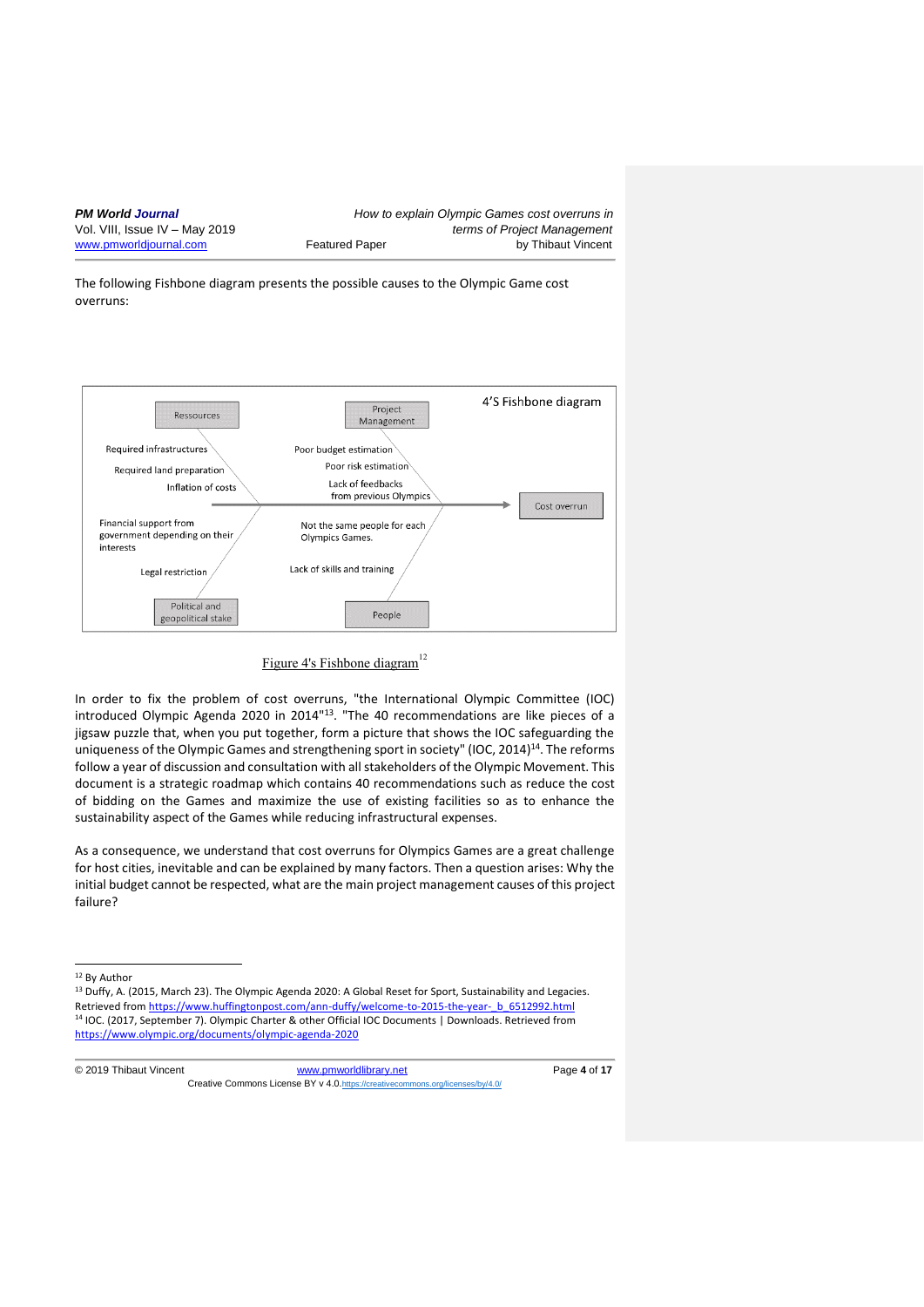# **METHODOLOGY**

#### *Step 1 – Problem identification*

As we mentioned previously, cost overruns in Olympic Games have become a habit every 4 years since 1968. Indeed, the most striking example of this problem is the one of Montreal in 1973 when the cost overruns went over budget by 720%. It may be interesting to see what the link between project management and those cost overruns can be.

#### • **Delays**

The risks may occur from weather which can delay a competition for instance and lead to cost a lot of money. For example, in February 2018 in South Korea, "strong winds delayed olympic skiing events and the park had to close for few days."  $15$  But delay can also come from mismanagement such as in 2004, when Athens hosted the Olympic Games. Indeed, the ICO warned twice the governement because of the fact that "the Karaiskaki football stadium had been a source of debate for months and only 4 months before the Olympics Open a deal had been agreed but the stadium was still not built."<sup>16</sup>

#### • **Over promising of benefits**

There is a "mismatch between expected and actual benefit of a mega-event"<sup>17</sup> such as Olympic Games. Each city creates a bid book which will be submitted to the IOC comittee with promises about the outcomes of the event. Bid book promotes a vision of urban transformation, with associated costs and benefits. It's a key document for decision-makers to evaluate whether to host an event and invest in it. Cities tend to overvalue the outcomes of hosting the Olympics that can be also a cause of cost overruns.

#### • **Scope changes**

During a project unexpected things may appear that [will require scope changes](https://www.quickbase.com/blog/4-steps-to-keep-your-project-in-scope/) to occur. "In behavioral terms, scope changes etc. are manifestations of such underestimation on the part of planners, and it is in this sense that bias and underestimation are the root causes of cost overrun. But because scope changes are more visible than the underlying root causes, they are often mistaken for the cause of cost overrun. It is not scope changes, complexity, etc. in themselves

1

<sup>&</sup>lt;sup>15</sup> Hu, E. (2018, February 14). Powerful Winds Delay More Olympic Skiing Events And Force Park's Closure. Retrieved fro[m https://www.npr.org/sections/thetorch/2018/02/14/585667418/powerful-winds-delay-more](https://www.npr.org/sections/thetorch/2018/02/14/585667418/powerful-winds-delay-more-olympic-skiing-events-and-force-park-s-closure)[olympic-skiing-events-and-force-park-s-closure](https://www.npr.org/sections/thetorch/2018/02/14/585667418/powerful-winds-delay-more-olympic-skiing-events-and-force-park-s-closure)

<sup>&</sup>lt;sup>16</sup> N/A. (2016, August 25). 'The preparations for Athens 2004 are turning into a theatre of the absurd'. Retrieved fro[m https://www.theguardian.com/sport/2003/mar/26/olympicgames](https://www.theguardian.com/sport/2003/mar/26/olympicgames)

<sup>&</sup>lt;sup>17</sup> Müller, M. (2015). The mega-event syndrome: why so much goes wrong in mega-event planning and what to do about it. *Journal of the American Planning Association*. Retrieved from:

https://www.academia.edu/15030592/The\_megaevent\_syndrome\_why\_so\_much\_goes\_ [wrong\\_in\\_megaevent\\_planning\\_and\\_what\\_to\\_do\\_about\\_it?auto=download](https://www.academia.edu/15030592/The_mega-event_syndrome_why_so_much_goes_wrong_in_mega-event_planning_and_what_to_do_about_it?auto=download)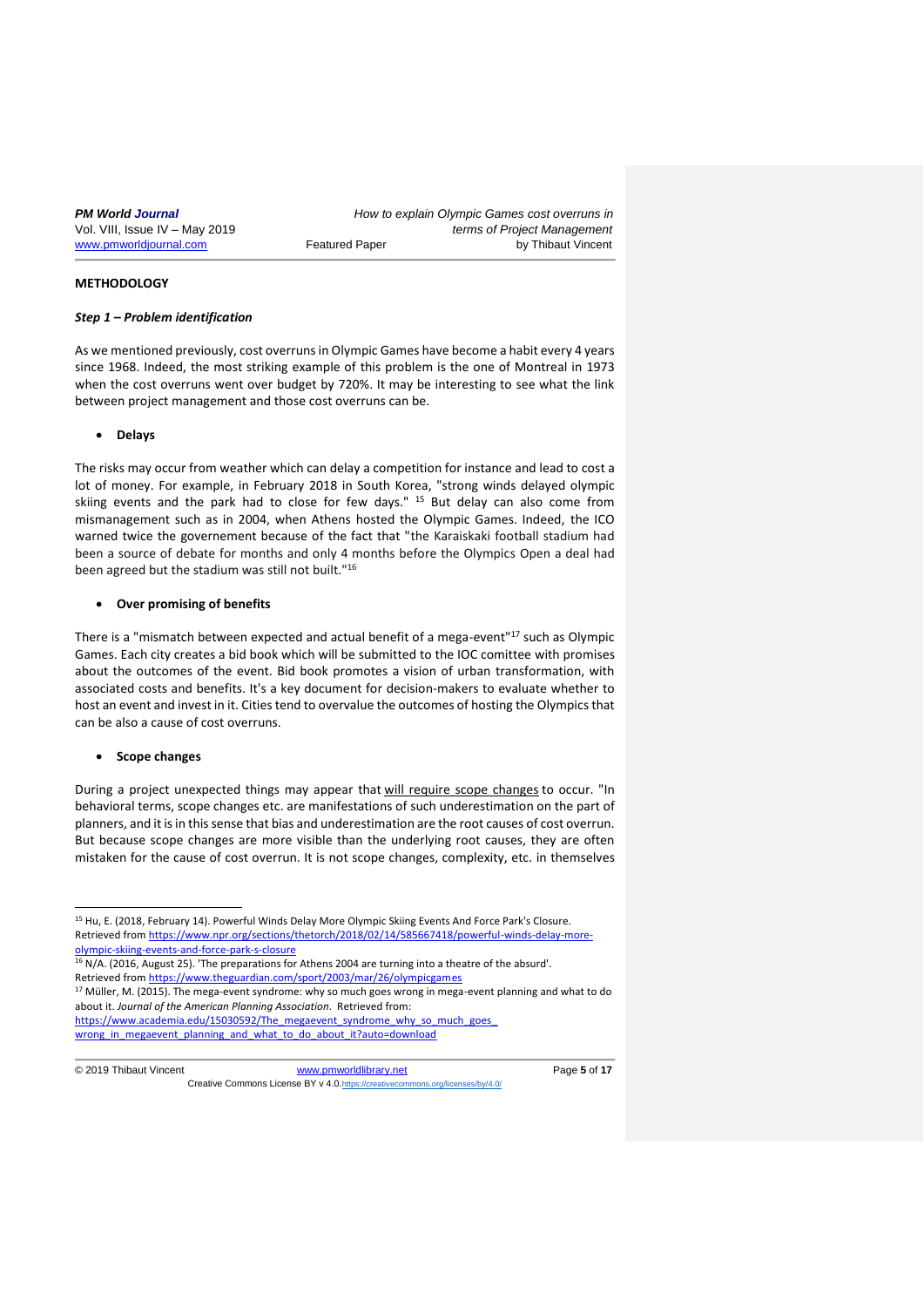| <b>PM World Journal</b>        |                       | How to explain Olympic Games cost overruns in |
|--------------------------------|-----------------------|-----------------------------------------------|
| Vol. VIII, Issue IV - May 2019 |                       | terms of Project Management                   |
| www.pmworldjournal.com         | <b>Featured Paper</b> | by Thibaut Vincent                            |

that are the main problem; it is how human beings misconceive and underestimate these phenomena, through overconfidence bias, the planning fallacy, etc."<sup>18</sup>

### • **The "eternal beginner"<sup>19</sup> syndrome**

Biddings move from nation to nation and city to city each time, forcing hosts being into the role of eternal beginners with poor learning across cities. "During 90's the IOC started to see more efficient the knowledge transfer between host cities that might be affected by the "eternal beginner" syndrome."<sup>20</sup> This is a possible reason why cost overruns appear in each Olympics project.

#### *Step 2 – Feasible alternative solution to the problem statement*

In order to remedy this situation, we can use the 5 following alternative solutions:

- 1. The first one would be to focus on existing venues in order to avoid building delays.
- 2. The second one would be to gather all knowledge and lesson learned from previous edition in a report that each hosting city has access.
- 3. The third one would be not to give Olympic Games to developing countries an award the rich countries that are better able to absorb more of the cost.
- 4. The fourth one would be to hire a high skill project team specialised in mega-project in order to avoid delays and to reduce the risk of cost overruns.
- 5. The fifth one would be to create a strong anti-corruption plan.

### *Step 3 – Development and outcomes for each alternative*

**The first alternative** would be to use existing or temporary venues. During the Olympic Marketing Campaign of Paris in 2016, bid leaders promised that "95 percent of the venues" would be "already existing or temporary to minimize investment." <sup>21</sup> Among recent host cities, the average number of existing venues used is just over 50 per cent, though in most cases these existing venues required modifications to accommodate Olympic events. Temporary facilities are also gaining favour, particularly for outdoor, grass-based sports with lower spectator demand, such as archery, shooting, and equestrian events. "They are attractive primarily

1

<sup>&</sup>lt;sup>18</sup> Flyvbjerg, Bent and Ansar, Atif and Budzier, Alexander and Buhl, Søren and Cantarelli, Chantal and Garbuio, Massimo and Glenting, Carsten and Holm, Mette and Lovallo, Dan and Lunn, Daniel and Molin, E.J.E. and Rønnest, Arne and Stewart, Allison and van Wee, Bert, Five Things You Should Know about Cost Overrun (December 13, 2018). Transportation Research Part A: Policy and Practice, vol. 118, December 2018, pp. 174-190. Retrieved from: https://ssrn.com/abstract=32489

<sup>19</sup> Flyvbjerg, B., Stewart, A., & Budzier, A. (2016). *The Oxford Olympics Study 2016: Cost and Cost Overrun at the Games*. Retrieved from<https://eureka.sbs.ox.ac.uk/6195/1/2016-20.pdf>

<sup>20</sup> Pacifico, G. (2016). *Bidding for Megaprojects: A Case Study of the Rome Olympic Games 2024*. Retrieved from [https://tesi.luiss.it/19037/1/665991\\_PACIFICO\\_GIORGIA.pdf](https://tesi.luiss.it/19037/1/665991_PACIFICO_GIORGIA.pdf)

<sup>&</sup>lt;sup>21</sup> Reuters. (2016, February 17). Paris Highlights Existing Venues in 2024 Olympic Games Bid. Retrieved from <https://www.voanews.com/a/paris-highlights-existing-venues-olympic-games/3195390.html>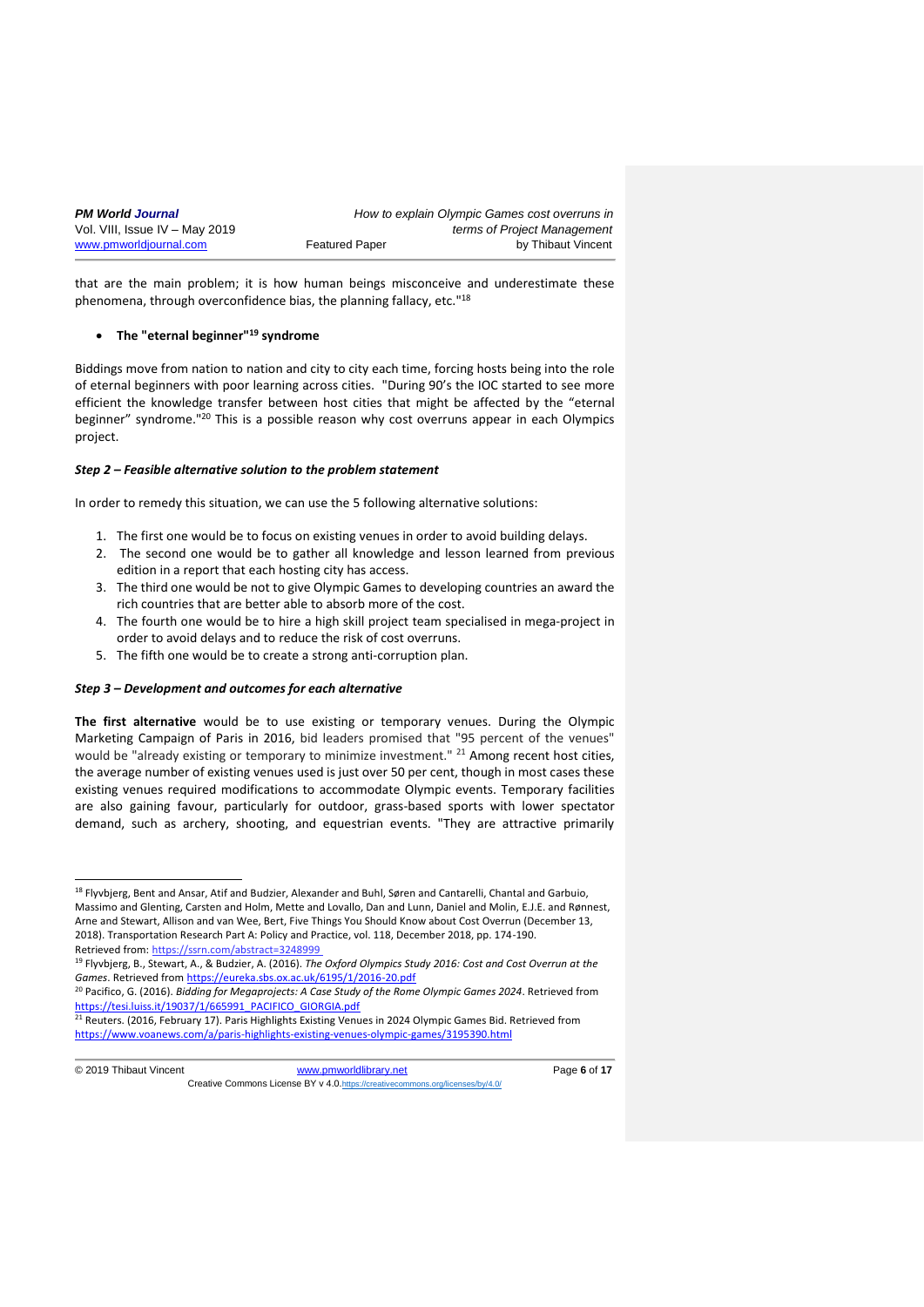| <b>PM World Journal</b>        |                       | How to explain Olympic Games cost overruns in |
|--------------------------------|-----------------------|-----------------------------------------------|
| Vol. VIII, Issue IV - May 2019 |                       | terms of Project Management                   |
| www.pmworldjournal.com         | <b>Featured Paper</b> | by Thibaut Vincent                            |

because of their cost basis, estimated at approximately one-half to one-third less than building new." <sup>22</sup>

**The second alternative** would be to create a program in order to improve the efficiency in delivering the Games having new host cities and nations learn from the previous ones. In 1990's the comittee implemented a program called Olympics Games Knowledge Management Program which "provided an integrated platform of services and documentation, which assisted organisers in their [Games](http://www.olympic.org/olympic-games) preparations, while also aiding the transfer of knowledge from one [Organising Committee](http://www.olympic.org/ioc-governance-organising-committees) to another."<sup>23</sup>

**Another alternative** would be for the committee to not reward developing countries with the opportunity to host Olympic Games. Indeed, "the empirical evidence suggests that if rich countries want to promote economic development in poor countries, it would make more sense for high-income nations to explicitly keep these events out of the developing world and instead continue to award the games to rich countries that are better able to absorb more of the associated costs than low-income countries. "<sup>24</sup>

**The fourth alternative** would be to hire high-skilled project team specialised in mega-project. The aim is to bring the right combination of skills together is one critical part of successful project management, but also to "manage and integrate that talent properly for the project to go smoothly. Another aspect is to define a clear purpose for why you're hiring, and the exact skills you need, as well as communicating with Independent Professionals clearly in terms of project expectations, and investing in your relationship with them."<sup>25</sup>

**The last alternative** would be to create an anti-corruption plan. For instance the "Three-year anti-corruption plan"<sup>26</sup> adopted in 2016 by the Italian National Olympic Committee (CONI) can be a good example of an anti-corruption process. The process of preventing corruption, as a methodology used to decrease the probability that risk will occur is structured in the following logical steps:

1. Internal and external context analysis; 2. Risk assessment;

 $25$  A-connect. (2017). How efficient project management could have streamlined the lead-up to the 2016 Rio Olympics. Retrieved from [https://www.a-connect.com/acknowledge/how-efficient-project-management-could](https://www.a-connect.com/acknowledge/how-efficient-project-management-could-have-streamlined-the-lead-up-to-the-2016-rio-olympics/)[have-streamlined-the-lead-up-to-the-2016-rio-olympics/](https://www.a-connect.com/acknowledge/how-efficient-project-management-could-have-streamlined-the-lead-up-to-the-2016-rio-olympics/)

<sup>26</sup> Italian National Olympic Committee. (2016). The three-year anti-corruption plan. Retrieved from [https://www.coni.it/images/PTPC\\_2018-2020\\_eng.pdf](https://www.coni.it/images/PTPC_2018-2020_eng.pdf)

1

 $22$  Grant Long, J. (2017). Media Objects Articles Rethinking Olympic Infrastructure En Gb. Retrieved from <https://lsecities.net/media/objects/articles/rethinking-olympic-infrastructure/en-gb/>

<sup>&</sup>lt;sup>23</sup> The International Olympic Committee. (2014, January 22). Olympic Games Knowledge Management programme provides 'essential? resource for Games organisers. Retrieved from [https://www.olympic.org/news/olympic-](https://www.olympic.org/news/olympic-games-knowledge-management-programme-provides-essential-resource-for-games-organisers)

[games-knowledge-management-programme-provides-essential-resource-for-games-organisers](https://www.olympic.org/news/olympic-games-knowledge-management-programme-provides-essential-resource-for-games-organisers)<br><sup>24</sup> Matheson, V., & Baumann, R. (2013, August). Infrastructure Investments and Mega-Sports Events: Comparing the Experience of Developing and Industrialized Countries. Retrieved from

[http://web.holycross.edu/RePEc/hcx/HC1305-Baumann-Matheson\\_MegaEventsDeveloping.pdf](http://web.holycross.edu/RePEc/hcx/HC1305-Baumann-Matheson_MegaEventsDeveloping.pdf)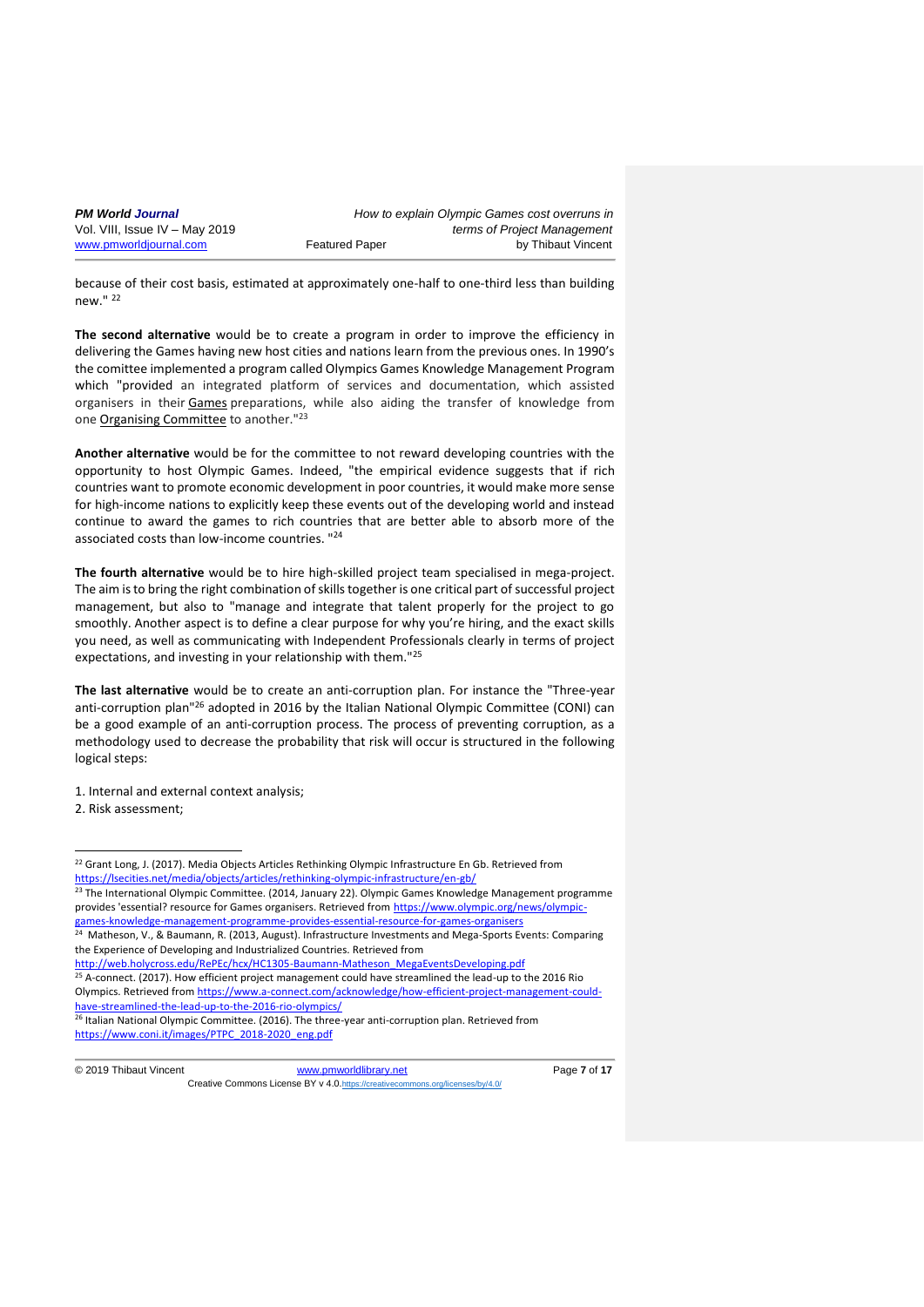| <b>PM World Journal</b>        |                       | How to explain Olympic Games cost overruns in |
|--------------------------------|-----------------------|-----------------------------------------------|
| Vol. VIII, Issue IV - May 2019 |                       | terms of Project Management                   |
| www.pmworldjournal.com         | <b>Featured Paper</b> | by Thibaut Vincent                            |

3. Risk treatment;

4. Implementation and monitoring over the process operation.

#### *Step 4 – Selection of the criteria to accept or reject the alternative solutions*

In order to choose which one of the 3 different alternatives above is the best solution to solve our problem, an MADM (Multi-Attribute Decision Making) is needed in order to reject any poor alternative.

The following attributes seem the most relevant to show how effective each alternative is:

**-The cost savings obtained thanks to the chosen alternative**: as cost overruns are our main problem, the solution that will be accepted must allow cost savings.

-**The time-saving obtained thanks to the chosen alternative:** as delays are one of our four main problems, the solution that will be accepted must allow time savings

-**The realistic estimation of benefits obtained thanks to the chosen alternative:** as over promising of benefits is the second main problem, the solution that will be accepted must allow good estimation of benefits.

-**The risk of corruption obtained thanks to the chosen alternative:** as corruption is one of the main problem when it comes to attribute the Games to a Country and can lead to a financial disaster.

-**The knowledge transfer about Olympics PM thanks to the chosen alternative:** as "the eternal beginner" syndrome and misconceiving or underestimating scope changes are the last main problems, the solution that will be accepted must allow good transfer of knowledge.

-**The knowledge of mega-project management obtained thanks to the chosen alternative:** as mega-projet requires high-skilled people in order to prevent scope changes.

**-The sustainability obtained thanks to the chosen alternative**: as cost overruns appear for each Olympic game, the solution that will be accepted must be sustainable.

**-The control of process to the chosen alternative:** "Controlling consists of verifying whether everything occurs in conformity with the plans adopted, instructions issued and principles established"<sup>27</sup>. Here the solution that will be accepted must allow to have control on the budget.

1

© 2019 Thibaut Vincent [www.pmworldlibrary.net](http://www.pmworldlibrary.net/) Page **8** of **17** Creative Commons License BY v 4.0. https://creative

<sup>&</sup>lt;sup>27</sup> Definition of controlling. (2018, November 21). Retrieved from [https://www.managementstudyguide.com/controlling\\_function.htm](https://www.managementstudyguide.com/controlling_function.htm)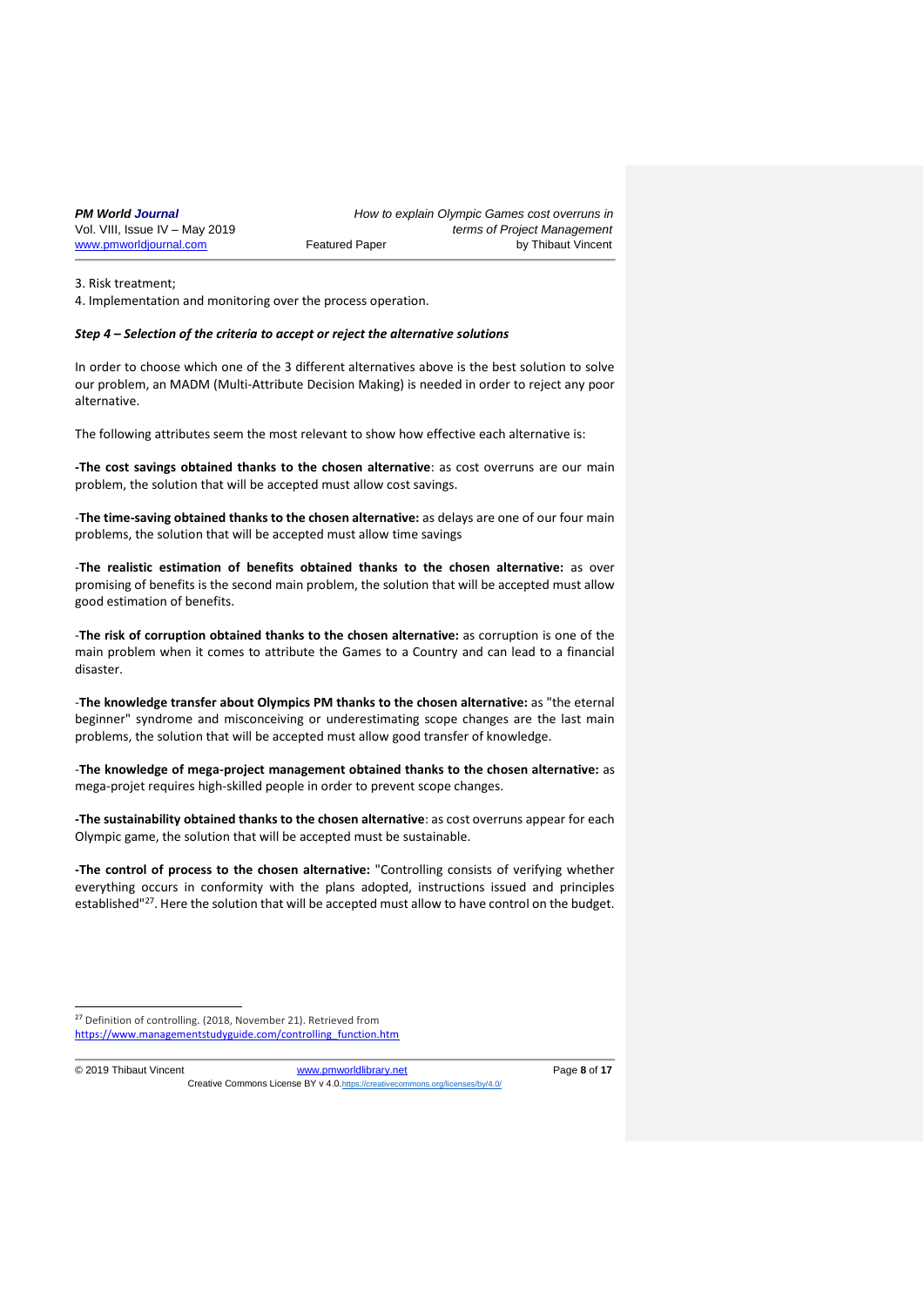| <b>PM World Journal</b>        |  |  |  |  |
|--------------------------------|--|--|--|--|
| Vol. VIII, Issue IV - May 2019 |  |  |  |  |
| www.pmworldiournal.com         |  |  |  |  |

*How to explain Olympic Games cost overruns in* terms of Project Management Featured Paper **by Thibaut Vincent** 

We get the following table to support our decision-making:

| ttributes                               | <b>xisting</b><br>enues | arne          | velopir       | igh-skille<br>rojec <mark>t</mark> | `reate a strong<br>nti-corruption            |
|-----------------------------------------|-------------------------|---------------|---------------|------------------------------------|----------------------------------------------|
| Cost saving                             | <b>Better</b>           | <b>Better</b> | <b>Better</b> | Better                             | Better                                       |
| <b>Time saving</b>                      | <b>Better</b>           | <b>Better</b> | Worse         | Better                             | Worse                                        |
| iood estimation of<br>enefit            | Better                  | <b>Better</b> | Worse         | Better                             | Worse                                        |
| sk of corruption                        | Worse                   | Better        | Better        | Worse                              | Better                                       |
| nowledge transfert                      | Worse                   | <b>Better</b> | Worse         | Equal                              | Worse                                        |
| nowledge o<br>⁄legaProject<br>lanagemen | Worse                   | <b>Better</b> | Worse         | Better                             | Worse                                        |
| ustainability                           | <b>Better</b>           | <b>Better</b> | Equal         | <b>Better</b>                      | <b>Better</b>                                |
| Controlling                             | <b>Better</b>           | <b>Better</b> | Equal         | <b>Better</b>                      | Worse<br>Cor<br>mor<br>$\alpha$ <sup>+</sup> |

Qualitative analysis – Multi-Attribute Decision Making table<sup>28</sup>

The table is filled in with a color code, as follow:

- - A green score indicates that attribute has the best impact on the Olympic Games organization.
- - A yellow score indicates that the attribute has a positive impact on the Olympic Games organizations but implies some changes.
- - A red score indicates that the attribute is the worst one among the others in term of a chosen alternative answering our problems.

In conclusion of the matrix table above, we can observe that the best alternative is "**to create a lesson learned report** ", whereas, the worst alternative is to "**create a strong anti-corruption** 

<sup>28</sup> By Author

1

© 2019 Thibaut Vincent [www.pmworldlibrary.net](http://www.pmworldlibrary.net/) Page **9** of **17** Creative Commons License BY v 4.0.<https://creativecommons.org/licenses/by/4.0/>

**mmented [DPDG1]:** Don't you think this table would be more LEGIBLE and PROFESIONAL looking if you used WHITE fonts on the Dark Blue background? Either that or leave the fonts black and use a light blue background for the Feasible Alternatives and Attributes?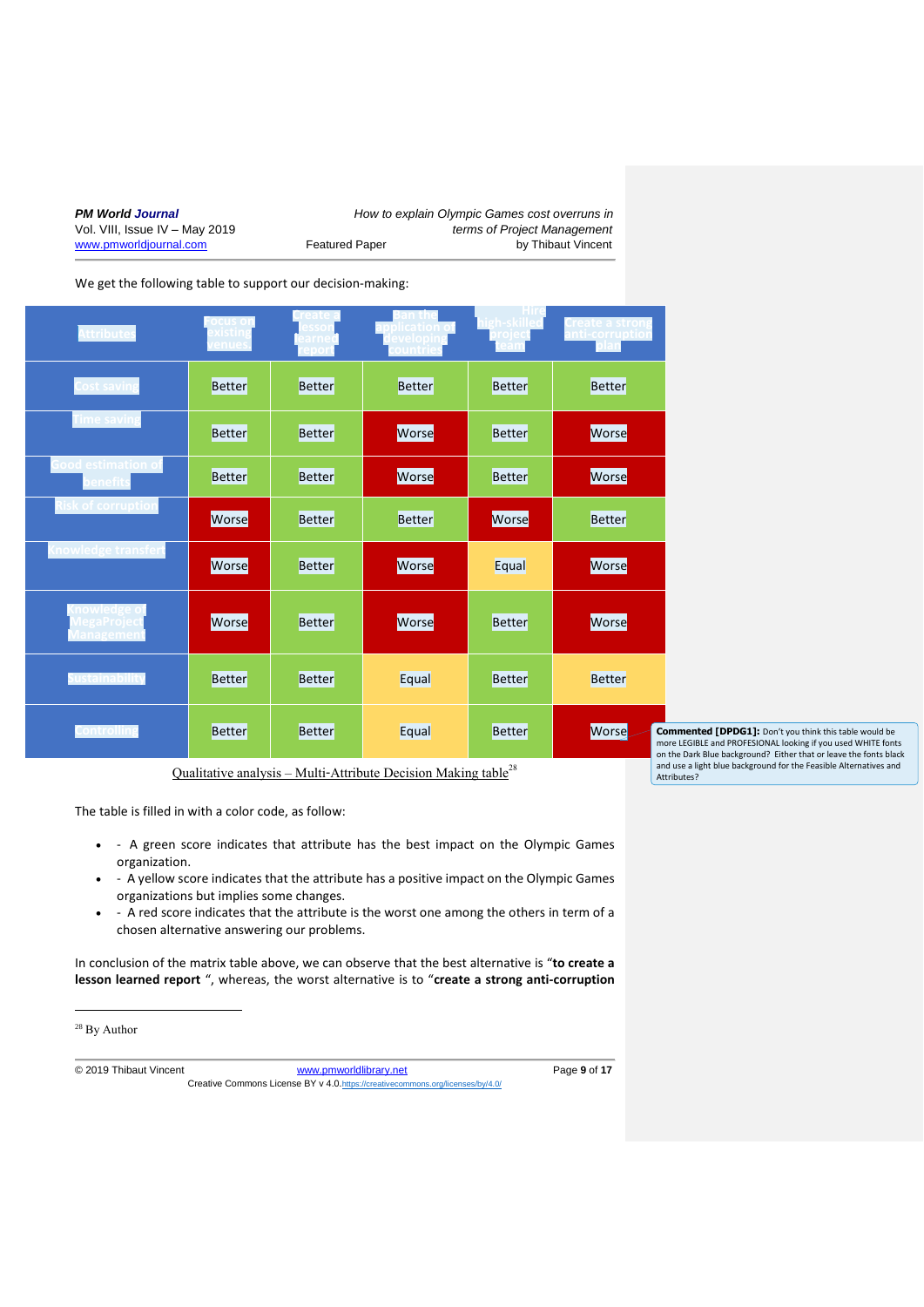| <b>PM World Journal</b>        |                       | How to explain Olympic Games cost overruns in |
|--------------------------------|-----------------------|-----------------------------------------------|
| Vol. VIII, Issue IV – May 2019 |                       | terms of Project Management                   |
| www.pmworldjournal.com         | <b>Featured Paper</b> | by Thibaut Vincent                            |

**plan"** as it has 3 red scores and 3 yellow scores, it means that it's the worst option in project management compared to the other alternatives, as it will not be enough to avoid cost overruns. Therefore, we can eliminate the fifth alternative.

# **FINDINGS**

# *Step 5 – Development and outcomes for each alternative*

In previous steps we have identifies the causes that lead Olympic Games to cost overruns and we have established five possible alternatives that could help to solve the problem.

A qualitative analysis determined that the last alternative was the one to be eliminated at first. To confirm it, let's do a quantitative analysis that will help us to define the best solution to answer our problem. To obtain this quantitative analysis, we are keeping previous attributes, converting the color code and qualitative classification into a quantitative analysis.

To be able to process, we need to use a weighted technique. We consider this conversion:

| Attribute     | Score |
|---------------|-------|
| <b>Better</b> |       |
| Equal         | 0,5   |
| Worse         |       |

Conversion table<sup>29</sup>

The table below indicates the final score of each attribute related to the possible alternatives:

<sup>29</sup> By Author

1

© 2019 Thibaut Vincent [www.pmworldlibrary.net](http://www.pmworldlibrary.net/) Page **10** of **17** Creative Commons License BY v 4.0.<https://creativecommons.org/licenses/by/4.0/>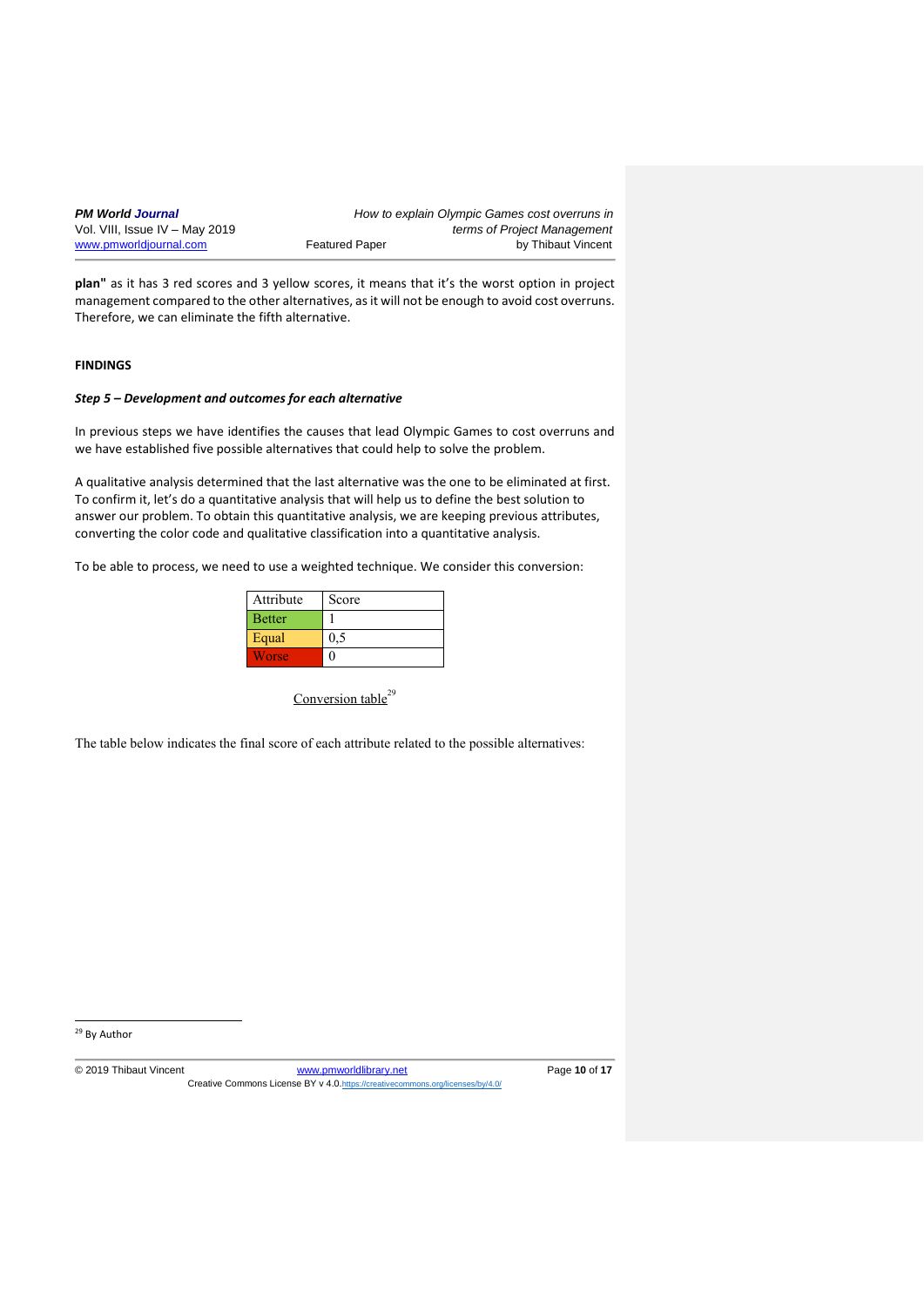| <b>Attributes</b>                                    | <b>Focus</b> on<br>existing<br>venues. | Create a<br>lesson learned<br>report | <b>Ban the</b><br>application of<br>developing<br>countries | Hire high-<br>skilled<br>project<br>team | Create a<br>strong anti-<br>corruption<br>plan |
|------------------------------------------------------|----------------------------------------|--------------------------------------|-------------------------------------------------------------|------------------------------------------|------------------------------------------------|
| <b>Cost saving</b>                                   | 1                                      | 1                                    | 1                                                           | 1                                        |                                                |
| <b>Time saving</b>                                   | 1                                      | 1                                    | $\Omega$                                                    | 1                                        | 0                                              |
| <b>Good estimation of benefits</b>                   | 1                                      | 1                                    | $\theta$                                                    | 1                                        | $\theta$                                       |
| <b>Risk of corruption</b>                            | $\Omega$                               | 1                                    | 1                                                           | $\theta$                                 |                                                |
| <b>Knowledge transfert</b>                           | $\theta$                               | 1                                    | $\overline{0}$                                              | 0,5                                      | $\theta$                                       |
| <b>Knowledge of MegaProject</b><br><b>Management</b> | $\Omega$                               | 1                                    | $\overline{0}$                                              | 1                                        | $\mathbf{0}$                                   |
| <b>Sustainability</b>                                | 1                                      | 1                                    | 0,5                                                         | $\mathbf{1}$                             | 0,5                                            |
| <b>Controlling</b>                                   | 1                                      | 1                                    | 0,5                                                         | 1                                        | $\Omega$                                       |
| <b>TOTAL</b>                                         | 5                                      | 8                                    | 3                                                           | 6,5                                      | 2,5                                            |

Quantitative analysis – Multi-Attribute Decision Making table $30$ 

The quantitative table definitely confirmed us that we can delete the last alternative, but we can also eliminate the alternative number 3 " ban the application of developing countries ". To determine the best alternative among the tree last ones, and their efficiency to put an end our problem, an additive weighting model is needed.

We get the following table:

<sup>30</sup> By the Author

1

© 2019 Thibaut Vincent [www.pmworldlibrary.net](http://www.pmworldlibrary.net/) Page **11** of **17** Creative Commons License BY v 4.0.<https://creativecommons.org/licenses/by/4.0/>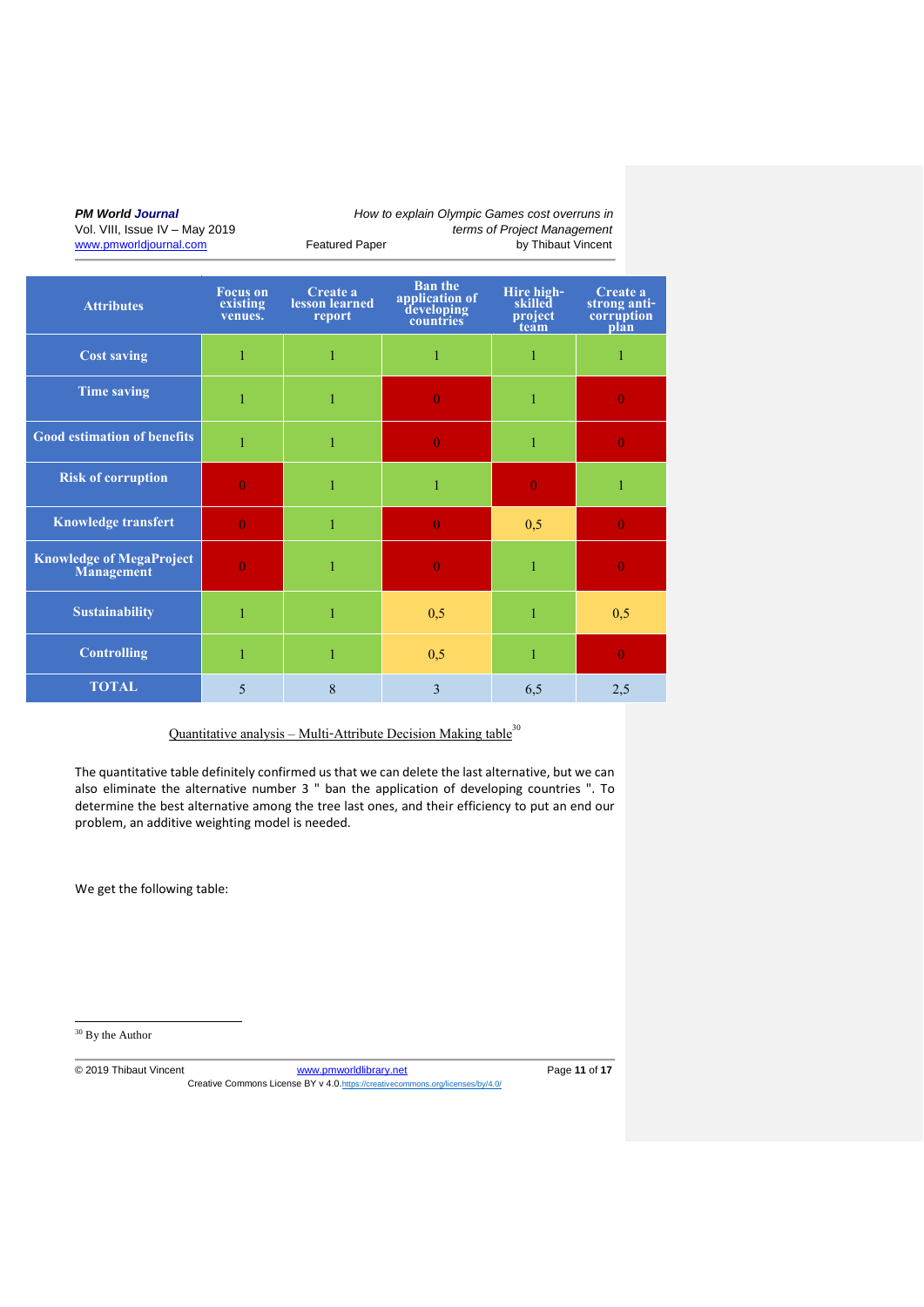| <b>Attributes</b>                                       | Step 1            | Step 2 |            |                         | <b>Alternative 1</b> |               | <b>Alternative 2</b> |               | <b>Alternative 4</b> |               |
|---------------------------------------------------------|-------------------|--------|------------|-------------------------|----------------------|---------------|----------------------|---------------|----------------------|---------------|
|                                                         | Relativ<br>e rank |        |            | Normalized weighted (A) | (B)                  | $(A)$ x $(B)$ | (C)                  | $(A)$ x $(C)$ | (D)                  | $(A)$ x $(D)$ |
| <b>Cost saving</b>                                      | 1                 | 1/36   | $=$        | 0,028                   | $\mathbf{1}$         | 0,028         | $\mathbf{1}$         | 0,028         | $\overline{1}$       | 0,028         |
| <b>Time saving</b>                                      | 3                 | 3/36   | $=$        | 0,084                   | $\mathbf{1}$         | 0,084         | $\mathbf{1}$         | 0,084         | $\mathbf{1}$         | 0,084         |
| <b>Good estimation</b><br>of benefits                   | 2                 | 2/36   | $=$        | 0,056                   | $\mathbf{1}$         | 0,056         | $\mathbf{1}$         | 0,056         | $\mathbf{1}$         | 0,056         |
| <b>Risk of</b><br>corruption                            | $\overline{4}$    | 4/36   | $=$        | 0,011                   | $\Omega$             | $\Omega$      | $\mathbf{1}$         | 0,011         | $\Omega$             | $\theta$      |
| Knowledge<br>transfert                                  | $\overline{5}$    | 5/36   | $=$        | 0,139                   | $\Omega$             | $\theta$      | $\mathbf{1}$         | 0,139         | 0,5                  | 0,0695        |
| <b>Knowledge of</b><br><b>MegaProject</b><br>management | 6                 | 6/36   | $=$        | 0,167                   | $\theta$             | $\theta$      | $\mathbf{1}$         | 0,167         | $\mathbf{1}$         | 0,167         |
| <b>Sustainability</b>                                   | $\overline{7}$    | 7/36   | $=$        | 0,195                   | $\mathbf{1}$         | 0,195         | $\mathbf{1}$         | 0,195         | $\mathbf{1}$         | 0,195         |
| <b>Controlling</b>                                      | 8                 | 8/36   | $=$        | 0,23                    | $\mathbf{1}$         | 0,23          | $\mathbf{1}$         | 0,23          | $\mathbf{1}$         | 0,23          |
| <b>TOTAL</b>                                            | 36                |        | <b>SUM</b> | 1,00                    | SU<br>M              | 0,593         | SU<br>M              | 0,91          | SU<br>M              | 0,8295        |

Additive weighting model analysis $31$ 

# *Step 6 – Ranking and selection of the preferred alternatives*

Thanks to the quantitative and qualitative analysis, we can confirm that the second alternative "create a lesson learned report" is by far the best alternative to reduce cost overruns.

However, the fourth alternative was also interesting in term of risk management, but as we can see from the relatively weighted technique, the alternative one is better than the second one. Considering 8/6,5 = 1,23 and 1,23\*100 = 123%, therefore, the second alternative "**create a lesson learned report**" is 123% better than the fourth one "**hire high-skilled project team** ".

<sup>31</sup> By the Author

1

© 2019 Thibaut Vincent [www.pmworldlibrary.net](http://www.pmworldlibrary.net/) Page **12** of **17** Creative Commons License BY v 4.0.<https://creativecommons.org/licenses/by/4.0/>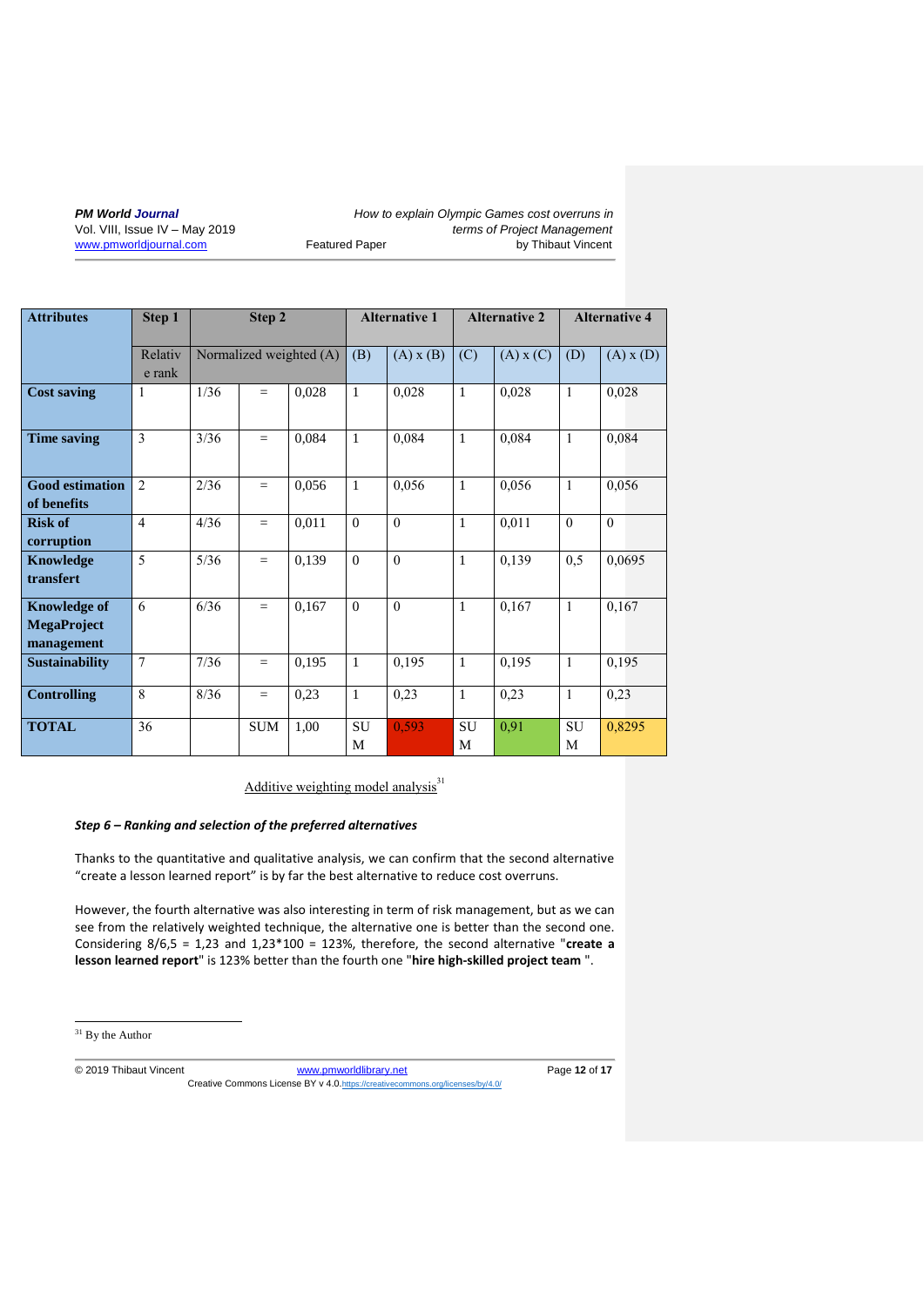| <b>PM World Journal</b>        |                       | How to explain Olympic Games cost overruns in |
|--------------------------------|-----------------------|-----------------------------------------------|
| Vol. VIII, Issue IV – May 2019 |                       | terms of Project Management                   |
| www.pmworldjournal.com         | <b>Featured Paper</b> | by Thibaut Vincent                            |

Moreover, if we take into account the importance of the specified attributes and use the figure 4 with the additive weighted technique. Considering  $0.91/0.8295 = 1.097$  and  $1.097*100 = 110%$ , this time, the second alternative "**create a lesson learned report**" is 110% better than the fourth one "**hire high-skilled project team**".

After analyzing these results, even if the second alternative is recommended, we are able to provide a final ranking of the alternatives:

| Ranking       | Color | <b>Alternatives</b>                         |
|---------------|-------|---------------------------------------------|
| order         | code  |                                             |
|               |       | Create a lesson-learned report.             |
| $\mathcal{D}$ |       | Hire high-skilled project team.             |
| ٦             |       | Focus on existing venues.                   |
| 4             |       | Ban the application of developing countries |
| 5             |       | Create a strong anti-corruption plan        |

# *Step 7 – Performance monitoring and post evaluations of results*

The use of a multi-attribute decision model based on satisficing requirements helped us to assess the alternatives in a quantitative model. According to both tables, we can assume the second alternative "create a lesson-learned report" is recommended to solve the thesis problematic.

In order to track the performance of that solution, different strategies exist:

- - Ensure that a project is aligned with the warnings of the lesson-learned report.
- - Make comparisons between previous projects and actual projects in terms of cost, time and management.
- - Use all advices from this report when designing the budget of each project and also take into considerations all scope changes that previously occurred.

#### **CONCLUSION**

Firstly, thanks to a root cause analysis, we identified four main causes of cost overruns linked to project management**: the delays, the over promising of benefits, the scope changes and the "eternal beginner" syndrome**. In this manner, our research was focused on the alternatives that may be applied and that would allow putting an end to the previous problems.

Secondly, this paper demonstrated that several solutions are easily applicable to project management. Through different research, we came with five feasible alternatives which are: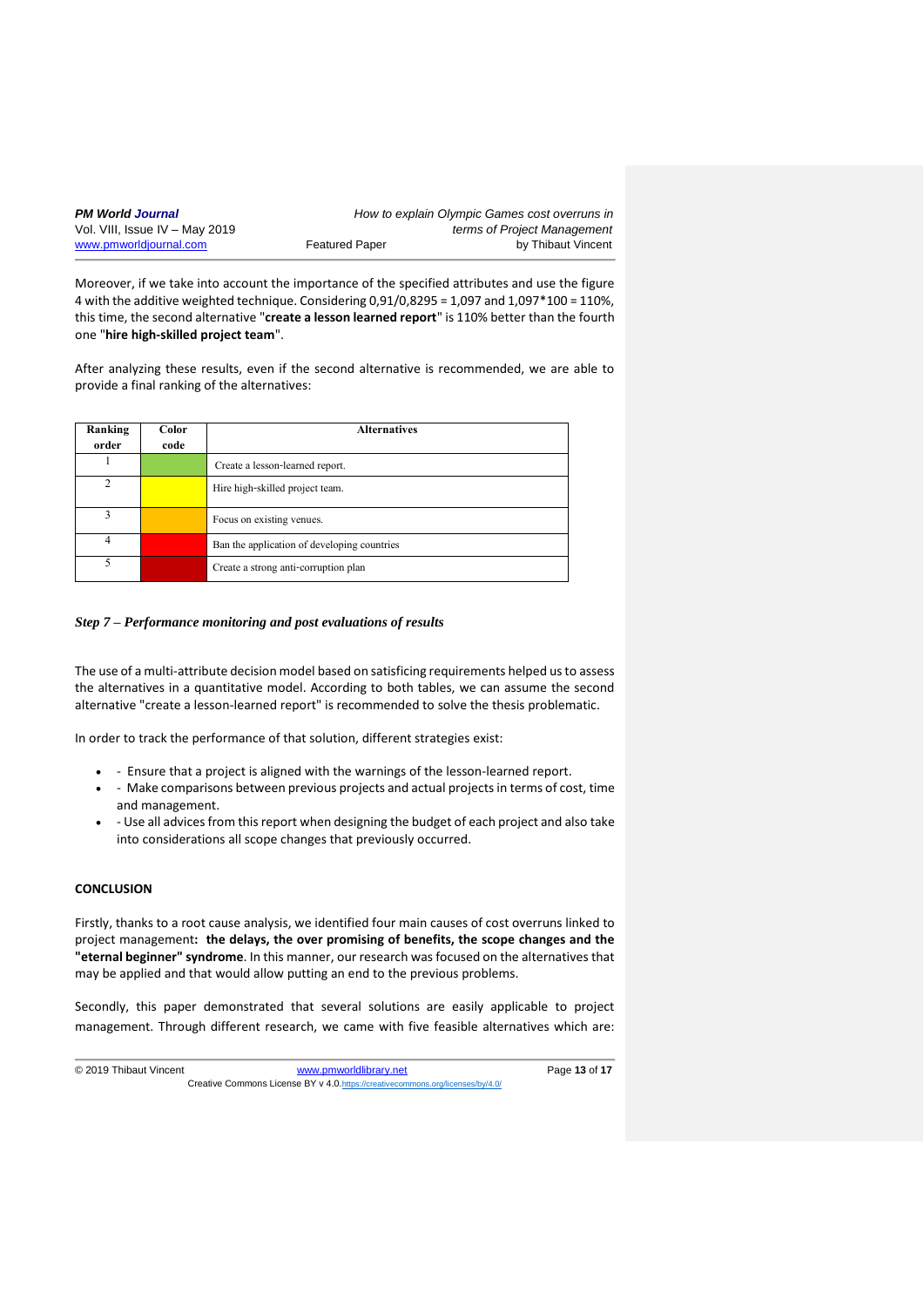**focus on existing venues, create a lesson-learned report, ban the application of developing countries, hire high-skilled project team and create a strong anti-corruption plan.**

Thirdly, thanks to qualitative and quantitative tables and based on attributes directly coming from our root cause analysis, we have been able to answer our question and determine the most efficient solution: *create a lesson-learned report based on previous Olympic projects*.

**Indeed,** this alternative was already set up by the International Olympic Committee (IOC) introduced "Olympic Agenda 2020 in 2014" $^{32}$  This document is the strategic roadmap which contains 40 recommendations such as reduce the cost of bidding on the Games and maximize the use of existing facilities so as to enhance the sustainability aspect of the Games while reducing infrastructural expenses. This program is currently applied successfully to Tokyo 2020 Olympic Games and the president of the Tokyo Olympic committee declared himself on 2018 December 1st: "We received an update that savings of USD 4.3 billion could be achieved thanks to the IOC reforms of Olympic Agenda 2020/New Norm."<sup>33</sup>

### **BIBLIOGRAPHY**

- 1. Payna, M. (2017, September 13). It's official: Los Angeles to host the 2028 Olympics, Paris gets 2024 Games. Retrieved November 19, 2018, from the Washington Post: [https://www.washingtonpost.com/news/early-lead/wp/2017/09/13/its-official-los-angeles-to](https://www.washingtonpost.com/news/early-lead/wp/2017/09/13/its-official-los-angeles-to-host-the-2028-olympics-paris-gets-2024-games/?noredirect=on&utm_term=.53ddcd5f6862)[host-the-2028-olympics-paris-gets-2024-games/?noredirect=on&utm\\_term=.53ddcd5f6862](https://www.washingtonpost.com/news/early-lead/wp/2017/09/13/its-official-los-angeles-to-host-the-2028-olympics-paris-gets-2024-games/?noredirect=on&utm_term=.53ddcd5f6862)
- 2. Gee, O. (2016, February 18). Paris 2024 Olympics: See which events will be where. Retrieved November 19, 2018, from the Local: [https://www.thelocal.fr/20160218/paris-olympics-which](https://www.thelocal.fr/20160218/paris-olympics-which-events-where)[events-where](https://www.thelocal.fr/20160218/paris-olympics-which-events-where)
- 3. Poirier, V. (2017, September 27). The 10 main challenges of the 2024 Paris Olympics. Retrieved November 19, 2018, from The Institut Montaigne: <https://www.institutmontaigne.org/en/blog/10-main-challenges-2024-paris-olympics>
- 4. Raul. (2016, August 31). The Costs of the Olympic Games. Retrieved November 19, 2018, from How Much:<https://howmuch.net/articles/olympic-costs>
- 5. Raul. (2016, August 31). The Costs of the Olympic Games. Retrieved from November 19, 2018, How Much:<https://howmuch.net/articles/olympic-costs>

33 International Olympic Committee. (2018, December 1). IOC Executive Board Wraps Up Meetings in Tokyo -Olympic News. Retrieved from<https://www.olympic.org/news/ioc-executive-board-wraps-up-meetings-in-tokyo>

1

**Commented [DPDG2]:** You have met the technical specifications for the number of references required for the 1st draft and your citations are correctly formatted using APA style.

Don't forget to check your technical specifications as the number of required references changes as your paper progress.

Also be 100% certain that any reference cited in the body of your paper also appears here in your Bibliography. (Why don't I see the references for the Guild's Definitions here?)

<sup>32</sup> IOC. (2017, September 7). Olympic Charter & other Official IOC Documents | Downloads. Retrieved November 19, 2018, from The Olympic Website: <https://www.olympic.org/documents/olympic-agenda-2020>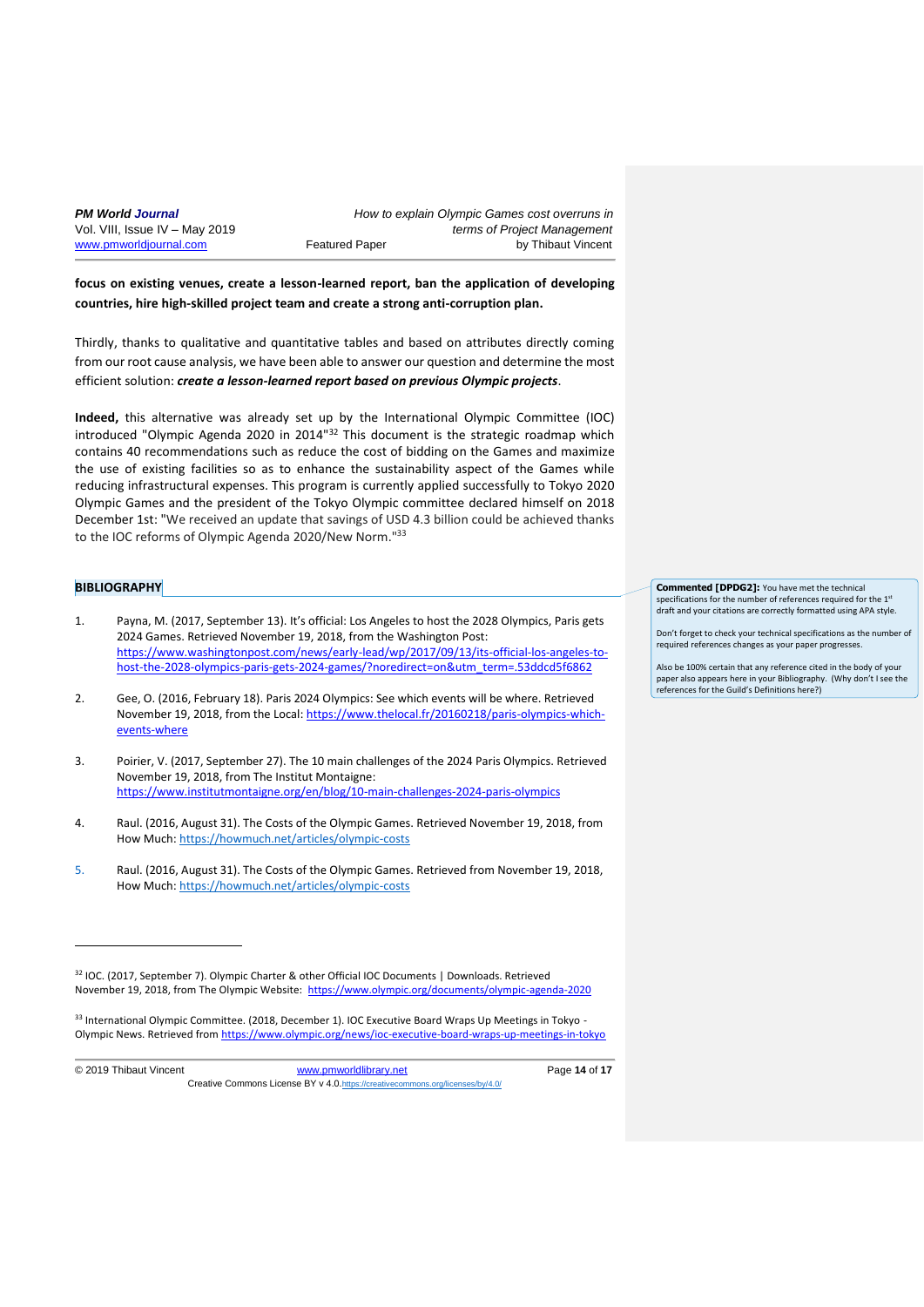| <b>PM World Journal</b>        |                       | How to explain Olympic Games cost overruns in |
|--------------------------------|-----------------------|-----------------------------------------------|
| Vol. VIII, Issue IV – May 2019 |                       | terms of Project Management                   |
| www.pmworldjournal.com         | <b>Featured Paper</b> | by Thibaut Vincent                            |

- 6. Milsom, P. (2018, April 20). So... What is a Project? Retrieved from <http://www.blog.greenprojectmanagement.org/index.php/2018/04/20/what-is-a-project/>
- 7. Harris, P., Kriel, J., LeServe, M., Riaz, Y., Giammalvo, D. P. D., Illingworth, S., … Weaver, P. (n.d.). 01.1.2.1.05 In *Guild of project controls compendium and reference (car)*. Retrieved from [http://www.planningplanet.com/guild/gpccar/introduction-to-managing-project](http://www.planningplanet.com/guild/gpccar/introduction-to-managing-project-controls?fbclid=IwAR28qfz7FcD6qA60EI1dtZs03w9m7QRPXKd5q1b1dTVNm98qRvAE-0tf0HA)[controls?fbclid=IwAR28qfz7FcD6qA60EI1dtZs03w9m7QRPXKd5q1b1dTVNm98qRvAE-0tf0HA](http://www.planningplanet.com/guild/gpccar/introduction-to-managing-project-controls?fbclid=IwAR28qfz7FcD6qA60EI1dtZs03w9m7QRPXKd5q1b1dTVNm98qRvAE-0tf0HA)
- 8. Phillips, J. (n.d.). Project Cost Management. Retrieved November 19, 2018, from Project Smart: <https://www.projectsmart.co.uk/project-cost-management.php>
- 9. Vaccaro, A. (2015, February 12). How London's Olympics Went Way Over Budget. Retrieved November 19, 2018, from Boston News: [https://www.boston.com/news/business/2015/02/12/how-londons-olympics-went-way-over](https://www.boston.com/news/business/2015/02/12/how-londons-olympics-went-way-over-budget)[budget](https://www.boston.com/news/business/2015/02/12/how-londons-olympics-went-way-over-budget)
- 10. Duffy, A. (2015, March 23). The Olympic Agenda 2020: A Global Reset for Sport, Sustainability and Legacies. Retrieved November 19, 2018, from The Huffington Post: [https://www.huffingtonpost.com/ann-duffy/welcome-to-2015-the-year-\\_b\\_6512992.html](https://www.huffingtonpost.com/ann-duffy/welcome-to-2015-the-year-_b_6512992.html)
- 11. IOC. (2017, September 7). Olympic Charter & other Official IOC Documents | Downloads. Retrieved November 19, 2018, from The Olympic Website: <https://www.olympic.org/documents/olympic-agenda-2020>
- 12. Flyvbjerg, Bent and Ansar, Atif and Budzier, Alexander and Buhl, Søren and Cantarelli, Chantal and Garbuio, Massimo and Glenting, Carsten and Holm, Mette and Lovallo, Dan and Lunn, Daniel and Molin, E.J.E. and Rønnest, Arne and Stewart, Allison and van Wee, Bert, Five Things You Should Know about Cost Overrun (December 13, 2018). Transportation Research Part A: Policy and Practice, vol. 118, December 2018, pp. 174-190. Retrieved from: <https://ssrn.com/abstract=3248999>
- 13. Hu, E. (2018, February 14). Powerful Winds Delay More Olympic Skiing Events And Force Park's Closure. Retrieved from [https://www.npr.org/sections/thetorch/2018/02/14/585667418/powerful-winds-delay](https://www.npr.org/sections/thetorch/2018/02/14/585667418/powerful-winds-delay-more-olympic-skiing-events-and-force-park-s-closure)[more-olympic-skiing-events-and-force-park-s-closure](https://www.npr.org/sections/thetorch/2018/02/14/585667418/powerful-winds-delay-more-olympic-skiing-events-and-force-park-s-closure)
- 14. N/A. (2016, August 25). 'The preparations for Athens 2004 are turning into a theatre of the absurd'. Retrieved fro[m https://www.theguardian.com/sport/2003/mar/26/olympicgames](https://www.theguardian.com/sport/2003/mar/26/olympicgames)
- 15. Müller, M. (2015). The mega-event syndrome: why so much goes wrong in mega-event planning and what to do about it. *Journal of the American Planning Association*. Retrieved from: https://www.academia.edu/15030592/The\_megaevent\_syndrome\_why\_so\_much\_goes wrong in megaevent planning and what to do about it?auto=download
- 16. Flyvbjerg, Bent and Ansar, Atif and Budzier, Alexander and Buhl, Søren and Cantarelli, Chantal and Garbuio, Massimo and Glenting, Carsten and Holm, Mette and Lovallo, Dan and Lunn, Daniel and Molin, E.J.E. and Rønnest, Arne and Stewart, Allison and van Wee, Bert, Five Things You Should Know about Cost Overrun (December 13, 2018). Transportation Research Part A:

© 2019 Thibaut Vincent [www.pmworldlibrary.net](http://www.pmworldlibrary.net/) Page **15** of **17** Creative Commons License BY v 4.0.<https://creativecommons.org/licenses/by/4.0/>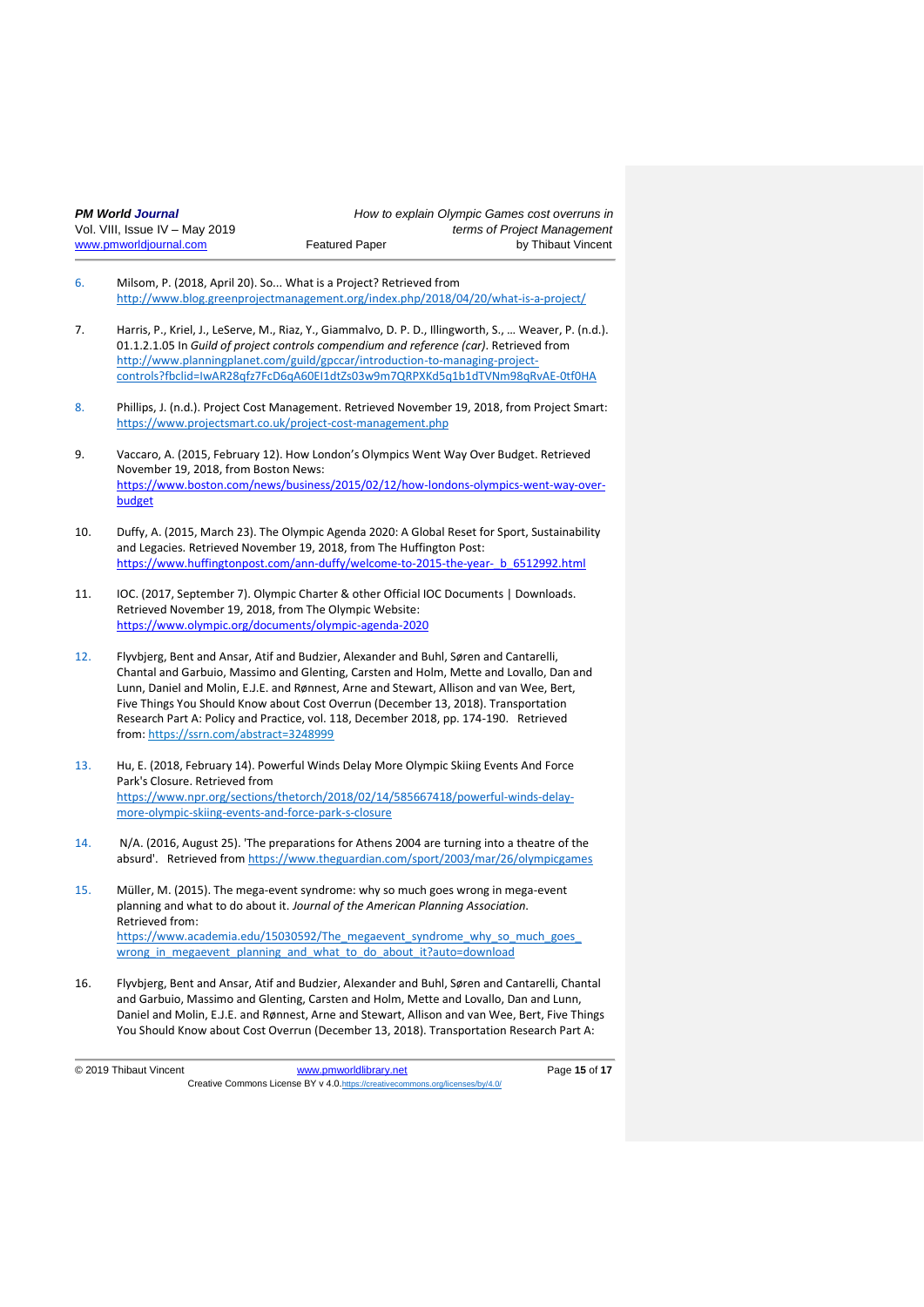Policy and Practice, vol. 118, December 2018, pp. 174-190. Retrieved from: <https://ssrn.com/abstract=3248999>

- 17. Flyvbjerg, B., Stewart, A., & Budzier, A. (2016). *The Oxford Olympics Study 2016: Cost and Cost Overrun at the Games*. Retrieved from<https://eureka.sbs.ox.ac.uk/6195/1/2016-20.pdf>
- 18. Pacifico, G. (2016). *Bidding for Megaprojects: A Case Study of the Rome Olympic Games 2024*. Retrieved fro[m https://tesi.luiss.it/19037/1/665991\\_PACIFICO\\_GIORGIA.pdf](https://tesi.luiss.it/19037/1/665991_PACIFICO_GIORGIA.pdf)
- 19. Reuters. (2016, February 17). Paris Highlights Existing Venues in 2024 Olympic Games Bid. Retrieved from [https://www.voanews.com/a/paris-highlights-existing-venues-olympic](https://www.voanews.com/a/paris-highlights-existing-venues-olympic-games/3195390.html)[games/3195390.html](https://www.voanews.com/a/paris-highlights-existing-venues-olympic-games/3195390.html)
- 20. Grant Long, J. (2017). Media Objects Articles Rethinking Olympic Infrastructure En Gb. Retrieved from [https://lsecities.net/media/objects/articles/rethinking-olympic](https://lsecities.net/media/objects/articles/rethinking-olympic-infrastructure/en-gb/)[infrastructure/en-gb/](https://lsecities.net/media/objects/articles/rethinking-olympic-infrastructure/en-gb/)
- 21. The International Olympic Committee. (2014, January 22). Olympic Games Knowledge Management programme provides 'essential? resource for Games organisers. Retrieved from [https://www.olympic.org/news/olympic-games-knowledge-management-programme](https://www.olympic.org/news/olympic-games-knowledge-management-programme-provides-essential-resource-for-games-organisers)[provides-essential-resource-for-games-organisers](https://www.olympic.org/news/olympic-games-knowledge-management-programme-provides-essential-resource-for-games-organisers)
- 22. Matheson, V., & Baumann, R. (2013, August). Infrastructure Investments and Mega-Sports Events: Comparing the Experience of Developing and Industrialized Countries. Retrieved from [http://web.holycross.edu/RePEc/hcx/HC1305-Baumann-](http://web.holycross.edu/RePEc/hcx/HC1305-Baumann-Matheson_MegaEventsDeveloping.pdf)[Matheson\\_MegaEventsDeveloping.pdf](http://web.holycross.edu/RePEc/hcx/HC1305-Baumann-Matheson_MegaEventsDeveloping.pdf)
- 23. A-connect. (2017). How efficient project management could have streamlined the lead-up to the 2016 Rio Olympics. Retrieved fro[m https://www.a-connect.com/acknowledge/how](https://www.a-connect.com/acknowledge/how-efficient-project-management-could-have-streamlined-the-lead-up-to-the-2016-rio-olympics/)[efficient-project-management-could-have-streamlined-the-lead-up-to-the-2016-rio](https://www.a-connect.com/acknowledge/how-efficient-project-management-could-have-streamlined-the-lead-up-to-the-2016-rio-olympics/)[olympics/](https://www.a-connect.com/acknowledge/how-efficient-project-management-could-have-streamlined-the-lead-up-to-the-2016-rio-olympics/)
- 24. Italian National Olympic Committee. (2016). The three-year anti-corruption plan. Retrieved from [https://www.coni.it/images/PTPC\\_2018-2020\\_eng.pdf](https://www.coni.it/images/PTPC_2018-2020_eng.pdf)
- 25. Definition of controlling. (2018, November 21). Retrieved from [https://www.managementstudyguide.com/controlling\\_function.htm](https://www.managementstudyguide.com/controlling_function.htm)
- 26. International Olympic Committee. (2018, December 1). IOC Executive Board Wraps Up Meetings in Tokyo - Olympic News. Retrieved from [https://www.olympic.org/news/ioc](https://www.olympic.org/news/ioc-executive-board-wraps-up-meetings-in-tokyo)[executive-board-wraps-up-meetings-in-tokyo](https://www.olympic.org/news/ioc-executive-board-wraps-up-meetings-in-tokyo)

© 2019 Thibaut Vincent [www.pmworldlibrary.net](http://www.pmworldlibrary.net/) Page **16** of **17** Creative Commons License BY v 4.0.<https://creativecommons.org/licenses/by/4.0/>